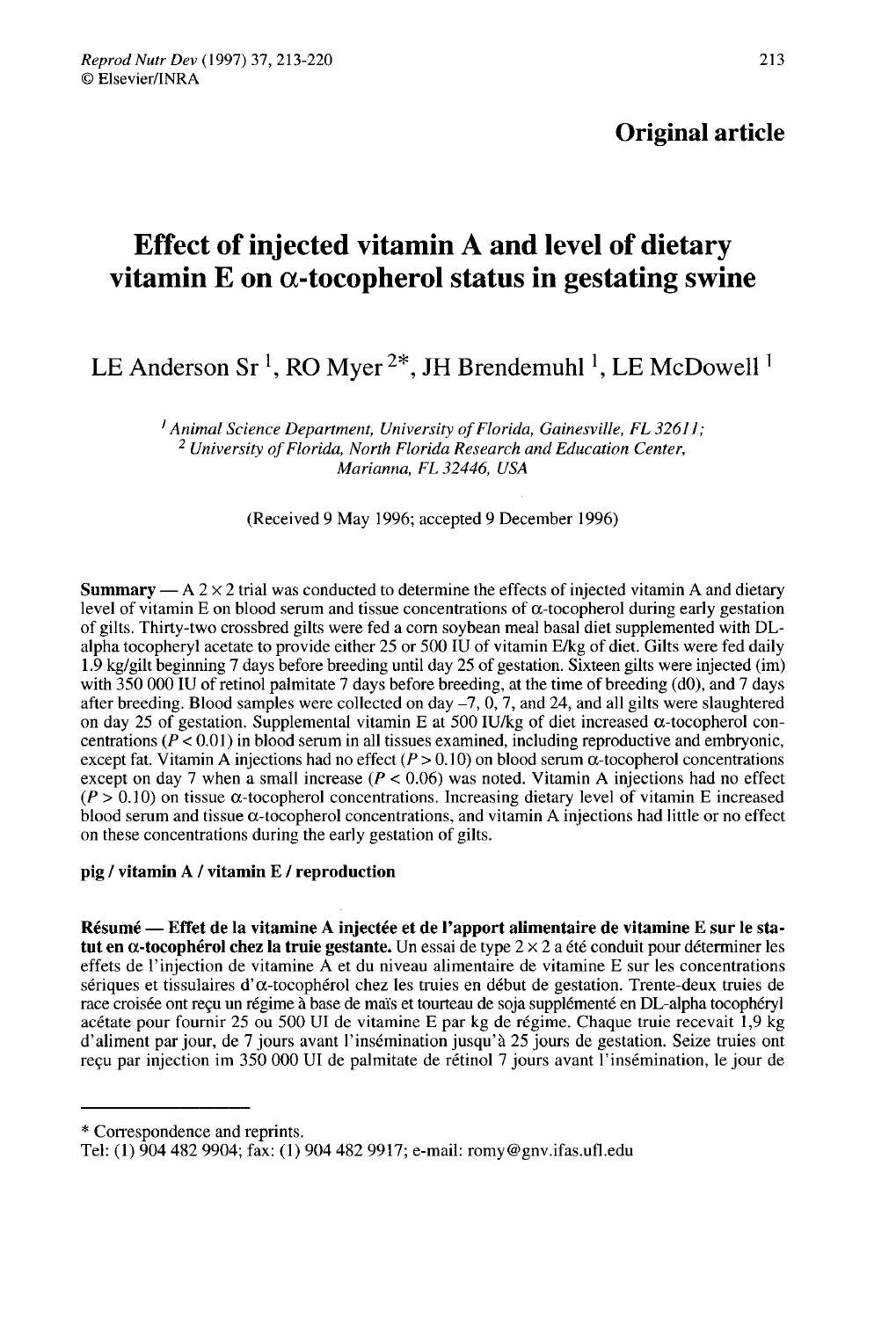l'insémination (d0) et 7 jours après. Des échantillons de sang ont été prélevés aux jours -7, 0, 7 et 24 et toutes les truies ont été abattues au  $25^e$  jour de gestation. Un supplément de 500 UI/kg de vitamine l'insémination (d0) et 7 jours après. Des échantillons de sang ont été prélevés aux jours –7, 0, 7 et 24<br>et toutes les truies ont été abattues au 25<sup>e</sup> jour de gestation. Un supplément de 500 UI/kg de vitamine<br>E a augment sus examinés, incluant les tissus de reproduction et embryonnaires, sauf la graisse. Les injections de vitamine A n'ont pas eu d'effet ( $p > 0.10$ ) sur le tocophérol sérique sauf au jour 7 où une légère augmentation ( $p < 0.06$ ) a été observée. Aucun effet ( $> 0.10$ ) n'a été constaté sur les concentrations tissulaires d' a-tocophérol. Un supplément alimentaire de vitamine E a augmenté les concentrations sériques et tissulaires d'α-tocophérol mais les injections de vitamine A n'ont pas (ou peu) d'effet sur les concentrations au début de la gestation chez la truie.

#### porc / vitamine A / vitamine E / reproduction

## INTRODUCTION

Vitamin A and(or)  $\beta$ -carotene injected just before and(or) shortly after breeding seems to enhance the reproductive performance of gilts and sows (Brief and Chew, 1985; Coffey and Britt, 1993). There is evidence from studies with chicks and laboratory rats that very high dietary vitamin A (eg,  $100 \times$ requirement) may interfere with both vitamin E absorption and blood  $\alpha$ -tocopherol concentration (Abawi and Sullivan, 1989; Blakely et al, 1991). The effect of injected vitamin A on the vitamin E status of gestating pigs is not known. The objective of this study was to evaluate the effects of injecting vitamin A just before, at and shortly after breeding, and of dietary supplementation of vitamin E on blood and tissue concentrations of  $\alpha$ -tocopherol and retinol in gestating gilts.

## MATERIALS AND METHODS

#### Animals

The trial involved 32, 7- to 8-month-old Yorkshire  $\times$  Hampshire crossbred gilts. Gilts were divided into groups of eight each. Gilts were from a previous trial that had involved the feeding of diets supplemented with either 2 000 or 20 000 IU of vitamin A/kg of diet. Previous treatment was taken into consideration when allotting the gilts to a treatment so that each group of eight consisted of four that previously received the low treatment and four the high treatment. The previous trial ended 40 days before the start of the present trial. The gilts were fed daily approximately 2 kg/head of a standard gestation diet containing 5 000 IU and 28 IU/kg of vitamin A and vitamin E, respectively, during the interim. For the present study, each group was randomly assigned to one of four treatments in a  $2 \times 2$  factorial design. The basal diet was a corn soybean meal-based, non-vitamin E supplemented diet (table I) calculated to meet NRC (1988) guidelines for nutrients other than vitamin E. Treatments consisted of supplementing the basal diet with  $DL-\alpha$ -tocopheryl acetate (Hoffmann-La Roche, Nutley, NJ, USA) at either 25 or 500 IU/kg of diet. Two groups were given

Table I. Composition of basal diet fed to gestating gilts, as fed basis.

| Ingredients                 | Percentage |  |  |
|-----------------------------|------------|--|--|
| Ground yellow corn          | 84.66      |  |  |
| Soybean meal (48% CP)       | 12.40      |  |  |
| Dicalcium phosphate         | 1.54       |  |  |
| Limestone                   | 0.65       |  |  |
| Salt                        | 0.50       |  |  |
| Trace mineral <sup>a</sup>  | 0.10       |  |  |
| Vitamin premix <sup>b</sup> | 0.10       |  |  |
| Se premix <sup>c</sup>      | 0.05       |  |  |

<sup>a</sup>Provided 200 ppm of zinc, 100 ppm of iron, 55 ppm of manganese, 11 ppm of copper, 1.5 ppm of iodine, and 1 ppm of cobalt; bprovided 4.4 mg of riboflavin, 22 mg of niacin, 18 mg of d-pantaothenic acid, 300 mg of choline chloride, 20 µg of vitamin  $B_{12}$ , 3 mg of vitamin K, 880 IU of vitamin  $D_3$ , and 4 000 IU of vitamin A per kg of diet; <sup>c</sup>provided 0.1 ppm of selenium.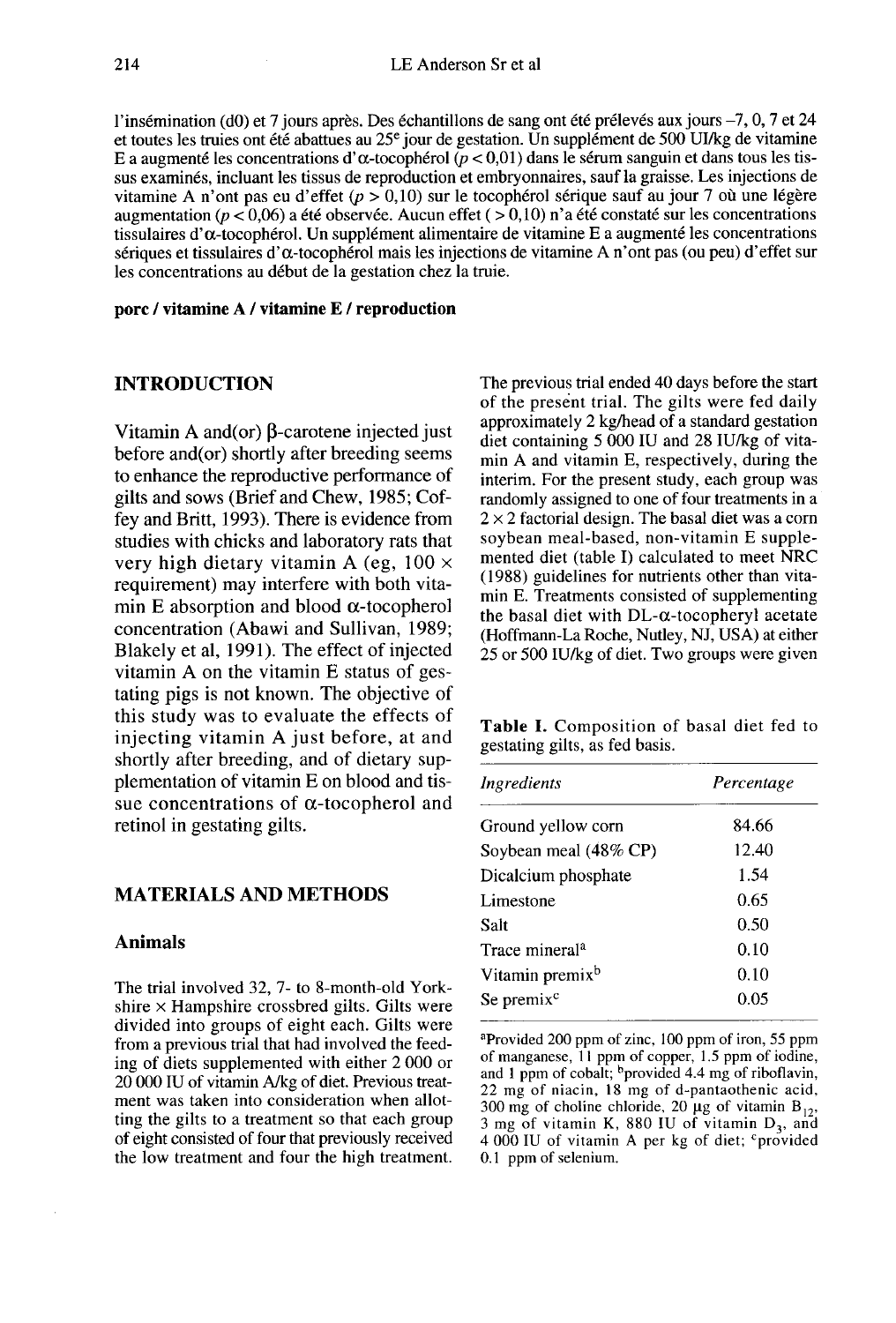the low vitamin E diet and the other two the high diet. Sixteen gilts (two of the four groups; one low E, one high E) were given three injections (im in the neck) of 350 000 IU/injection of vitamin A (vitamin A palmitate, Hoffmann-La Roche) and 16 were injected with vehicle only (corn oil). Gilts were injected 7 days before breeding  $(d-7;$  mean), at breeding  $(d0)$ , and 7 days after breeding (d7).The gilts were fed the experimental diets beginning 7 days before breeding through day 25 of gestation, and were fed individually 1.9 kg of feed once daily. Water was available ad libitum. Gilts were housed in an open-sided building in pens with solid concrete floors. Each group was housed together in a pen equipped with individual feeding stalls. The gilts were checked twice daily for estrus. Upon their second or third observed estrus, gilts were mated twice to Duroc  $\times$  Hampshire  $\times$  Yorkshire boars.

Blood samples were collected by jugular vein puncture using vacuum blood collecting tubes from each gilt 7 days before mating  $(-7;$  mean) and on day 0, 7, and 24 of gestation to monitor blood  $\alpha$ -tocopherol and retinol concentrations. The  $-7$ , 0–, and 7–d samples were taken just before the vitamin A injection given the same day. Blood samples were centrifuged and serum harvested. Serum samples were stored at -2 °C until they were analyzed. Precautions were taken during sampling, storage and analysis to avoid exposure to light.

All gilts that conceived (not returning to estrus) were slaughtered on day 25 of gestation at the University of Florida Meat Science laboratory. The reproductive tracts were immediately removed and placed in a refrigerator until further examination. The tracts were examined for number of corpora lutea (CL) and dissected to recover embryos. Tissue samples were collected from the endometrium, embryo, ovary, uterus, liver, leaf and back fat, and muscle (semimembranosus and rhomboideus). Tissue samples were stored at  $-20$  °C until they were analyzed.

The trial was carried out during the summer and early fall (July through October). Pigs were managed according to practices approved by the University Animal Use committee. Data collection included serum and tissue concentrations of  $\alpha$ -tocopherol, serum and liver concentrations and of retinol, and reproductive performance data. Three gilts, each from a different treatment group, were eliminated from the study due to

factors unrelated to treatment (death, lameness, and failure to conceive).

#### Analytical methods

Serum and tissue vitamin  $E$  ( $\alpha$ -tocopherol) concentrations were determined by high performance liquid chromatography (HPLC) (Anderson et al, 1995a). Alpha-tocopherol was extracted from the serum in propanol instead of ethanol which was a modification of the procedure of McMurray and Blanchflower (1979a). Extraction of  $\alpha$ tocopherol from tissues was done using a procedure outlined by Chung et al (1992). This procedure was a modification to that of McMurray and Blanchflower (1979b) and Hatam and Kayden (1979).

Alpha-tocopherol was determined by injecting  $10 \mu L$  of the reconstituted extracted sample (serum or tissue) into the HPLC system. The HPLC system consisted of a Perkin Elmer 550 terminal (Perkin-Elmer, Analytical Instruments, Norwalk, CT, USA), a Perkin Elmer ISS-100 auto sampler (Perkin-Elmer), a Perkin Elmer Series 4 Liquid chromatograph pump (Perkin-Elmer), and a 250 mm  $\times$  4 mm Lichrosorb SI-60 column (E Merck, Darmstadt, Germany). The mobile phase consisted of 900:99:1 HPLC-grade iso-octane, tetrahydrofuran, and acetic acid.The detector was a Perkin Elmer LS-4 Fluorescence Spectrometer (Perkin-Elmer) with an excitation wavelength of 290 nm and an emission wavelength of 320 nm. Flow rate was 1 mL/min. The retention time of  $\alpha$ -tocopherol was 5.2 min. The standard used was  $DL-\alpha$ -tocopherol (Eastman Kodak Company, Rochester, NY, USA).

Vitamin A (retinol) was extracted from serum and liver tissue and assayed by methods described previously (Mooney, 1992; Anderson et al, 1995b). Retinol was extracted from serum and tissue using a modification of that described by Chew et al (1991). Tissue was homogenized in acetone using a Polytron Homogenizer (Brinkmann Instruments, Westbury, NY, USA). Before extraction, isoproponal was used instead of ethanol to precipitate the protein. Extraction procedures were performed under dark conditions with either yellow or subdued light. Retinol concentration was determined by HPLC analysis of  $20 \mu L$  aliquots. The HPLC system was the same as used for  $\alpha$ -tocopherol analysis except for the mobile phase, an 800:199:1 mixture of iso-octane, tetrahydrofuran and acetic acid, and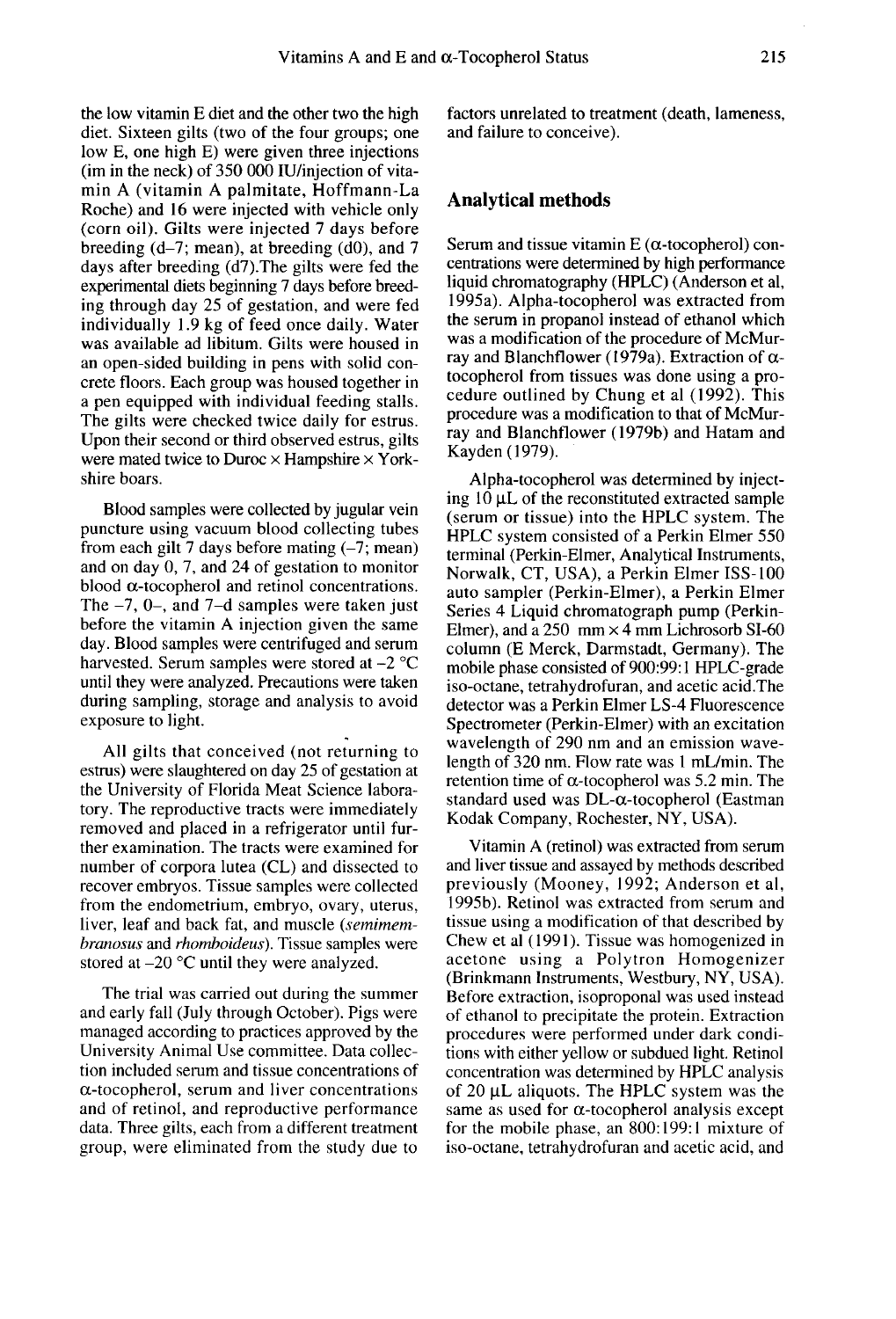the mode of detection. Retinol was detected by absorbance spectroscopy at a wavelength of 254 nm (Spectroflow 757 Absorbance Detector, ABI Analytical, Ramsey, NJ, USA). The retention time was 10.5 min. The standard was all trans retinol (Sigma Chemical Co, St Louis, MO, USA).

## **Statistics**

Data were analyzed using PROC GLM of SAS (1988) as a  $2 \times 2$  factorial arrangement of treatments within a completely randomized design with the factors being dietary vitamin E level and whether or not gilts were injected with vitamin A. Tissue data were log transformed before analysis to improve homogeneity of variance. The experimental unit was the individual gilt. A univariate repeated measures ANOVA was performed on the blood serum data. A time  $\times$  treatment interaction was present and separate analysis for treatment effects were conducted for each sampling date.

## **RESULTS**

24

Previous exposure to elevated dietary vitamin A had no influence  $(P > 0.10)$  on any criteria measured in the gilts except liver retinol. Initial (d-7) serum  $\alpha$ -tocopherol

 $1.3$ 

concentrations in the gilts were similar  $(P > 0.10$ ; table II) between treatment groups. When dietary level of vitamin E was increased from 25 to 500 IU/kg of diet, average serum  $\alpha$ -tocopherol concentration increased ( $P < 0.01$ ) by day 0 and this new concentration was maintained throughout the duration of the study.

Serum concentration of  $\alpha$ -tocopherol was not affected  $(P > 0.10)$  by injecting gilts three times with vitamin A (retinyl palmitate) at 350 000 IU each injection, except on day  $7$  (table II). On day  $7$ , the gilts fed low (25 IU/kg) dietary vitamin E had similar serum  $\alpha$ -tocopherol concentration regardless of vitamin A treatment, whereas gilts fed the high (500 IU/kg) vitamin E level had higher serum  $\alpha$ -tocopherol concentration when injected with vitamin A than gilts not injected with vitamin A ( $E \times A$ ,  $P < 0.08$ ; table II, footnote g). However, the difference noted was small.

In general, there were no consistent effects on serum retinol concentration due to dietary supplementation of vitamin E or injection of vitamin A (table III). However, differences ( $P < 0.08$ ) in serum retinol were observed on day 0 in that the average con-

2.5

 $0.11$ 

| Sampling<br>$\int$ day b | Vitamin E, $I U/kg$ <sup>c, d</sup> |     | Vitamin A injection $e$ |     |        |
|--------------------------|-------------------------------------|-----|-------------------------|-----|--------|
|                          | 25                                  | 500 | No                      | Yes | $SE^f$ |
|                          | $\mu$ g/mL                          |     |                         |     |        |
| $-7$                     | 0.8                                 | 0.9 | 0.9                     | 0.8 | 0.12   |
| 0                        | 1.2                                 | 3.6 | 2.4                     | 2.4 | 0.13   |
| 78                       |                                     | 3.7 | 2.3                     | 2.6 | 0.11   |

**Table II.** Main mean serum  $\alpha$ -tocopherol concentrations in gestating gilts given dietary additions of vitamin E and injected with vitamin  $A^a$ .

<sup>a</sup>Each mean is based on information from 14, 15 or 16 gilts; <sup>b</sup>days relative to breeding (d0). Day-7 differed  $(P < 0.01)$  from other days upon addition of 500 IU vitamin E (repeated measures ANOVA, MSE = 0.14); <sup>c</sup>amount added to diet; <sup>d</sup>effect of vitamin E ( $P < 0.01$ ), d0, 7 and 24; <sup>e</sup>three injections of 350 000 IU each; <sup>f</sup>n = 14; <sup>g</sup>effect of vitamin A ( $P < 0.06$ ); effect of E  $\times$  A ( $P < 0.08$ ; 1.1, 1.1, 3.4 and 4.0 µg/mL for 25 IU vit E/no vit A inj, 25 E/A inj, 500 E/no A inj and 500 E/A inj treatments, respectively).

2.5

3.7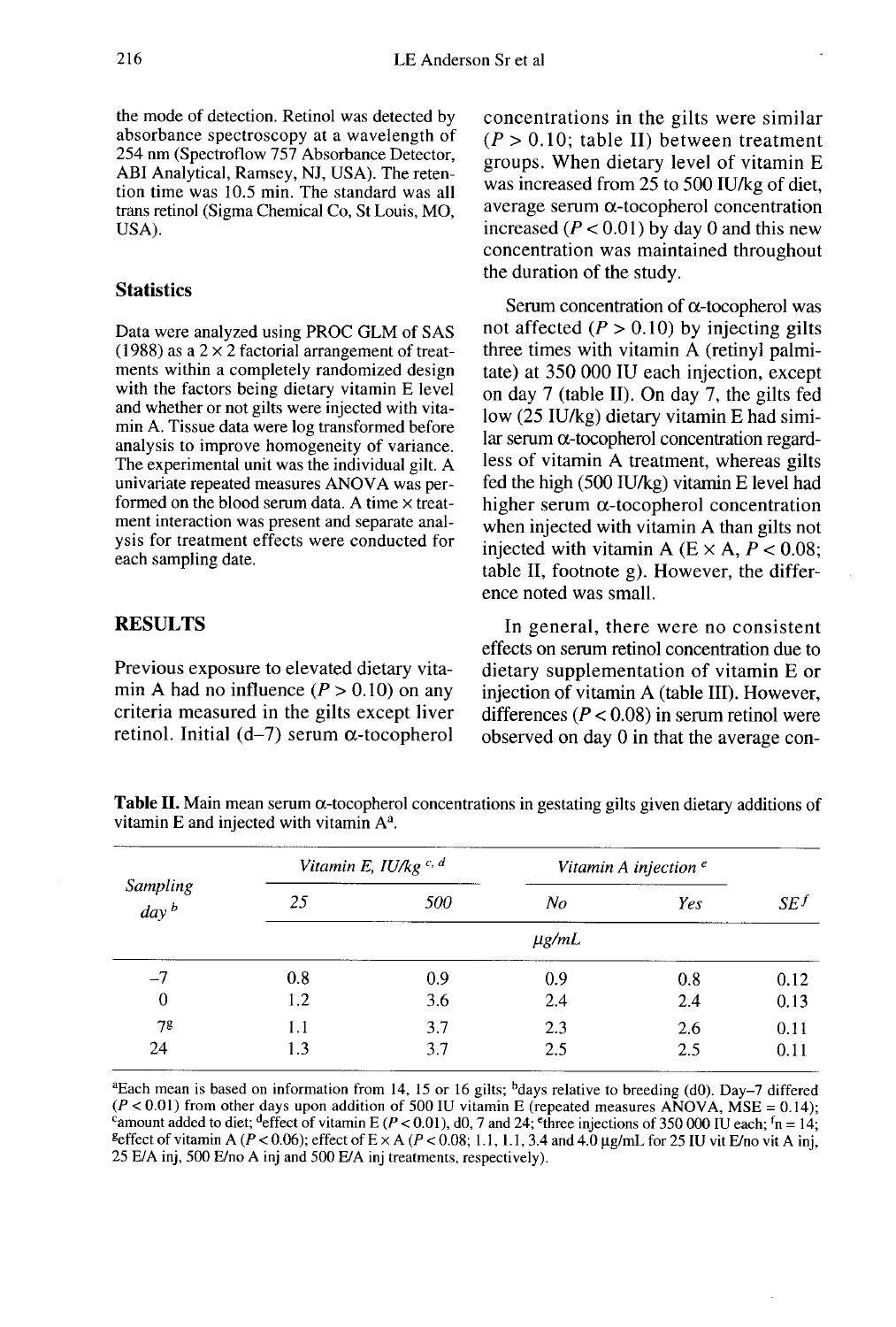centration was higher ( $P < 0.08$ ) in gilts injected with vitamin A than in the noninjected gilts, and was also higher  $(P < 0.02)$ in gilts fed the high vitamin E diet than in those fed the lower level. The differences were small and within the normal range for serum retinol concentration usually found in the pig.

Tissue  $\alpha$ -tocopherol concentration in gestating gilts increased  $(P < 0.01)$  in all tissues, except adipose, as the dietary supplementation of vitamin E increased (table IV). Vitamin A injections had no effect ( $P > 0.10$ ) on tissue  $\alpha$ -tocopherol concentrations except in the endometrium. There was a vitamin  $E \times$  vitamin A inter-

Table III. Main mean serum retinol concentrations in gestating gilts given dietary additions of vitamin E and injected with vitamin A<sup>a</sup>.

| Sampling<br>day <sup>b</sup> | Vitamin E, $I U/kg$ <sup>c, d</sup> |      | Vitamin A injection $e, f$ |      |                 |
|------------------------------|-------------------------------------|------|----------------------------|------|-----------------|
|                              | 25                                  | 500  | No                         | Yes  | SE <sup>g</sup> |
|                              | $\mu$ g/mL                          |      |                            |      |                 |
| $-7$                         | 0.53                                | 0.52 | 0.52                       | 0.53 | 0.02            |
| $\bf{0}$                     | 0.46                                | 0.55 | 0.47                       | 0.54 | 0.02            |
| 7                            | 0.41                                | 0.44 | 0.43                       | 0.42 | 0.02            |
| 24                           | 0.46                                | 0.47 | 0.47                       | 0.46 | 0.01            |

aEach mean is based on information from 14, 15 or 16 gilts; bdays relative to the breeding (d0); camount added to diet;  $\frac{d}{dx}$  vitamin E effect ( $P < 0.02$ ), d0 only;  $\frac{e}{x}$  three injections of 350 000 IU each;  $\frac{f}{x}$  vitamin A effect ( $P < 0.08$ ), d0 only;  $\epsilon_n = 14$  (repeated measures ANOVA MSE = 0.01).

Table IV. Main mean tissue  $\alpha$ -tocopherol concentrations in gestating gilts given dietary additions of vitamin E and injected with vitamin  $A^a$ .

|                          | Vitamin E, IU/kg c |     | Vitamin A injection <sup>d</sup> |     |                 |
|--------------------------|--------------------|-----|----------------------------------|-----|-----------------|
| Tissues <sup>b</sup>     | 25                 | 500 | N <sub>O</sub>                   | Yes | SE <sup>f</sup> |
|                          | $\mu g/g^e$        |     |                                  |     |                 |
| Liver                    | 4                  | 24  | 14                               | 14  | 1.1             |
| Back fat                 |                    | 9   |                                  | 9   | 1.0             |
| Leaf fat                 | Q                  | 12  | 10                               | 11  | 1.5             |
| Semimembranosus          |                    | 4   | 3                                |     | 0.2             |
| <b>Rhomboideus</b>       |                    |     | 5                                |     | 0.4             |
| Endometrium <sup>g</sup> |                    | 5   | 3                                | 3   | 0.2             |
| Embryo                   | 0.4                | 0.8 | 0.6                              | 0.6 | 0.03            |
| Oviduct                  |                    | 4   | 3                                |     | 0.2             |
| Uterus                   |                    | 4   | 3                                | ٦   | 0.1             |
| Ovary                    | 19                 | 97  | 61                               | 55  | 3.8             |

<sup>a</sup>Each mean is based on information from 14, 15, or 16 gilts; <sup>b</sup>effect of vitamin E ( $P < 0.01$ ) for all tissues except back fat and leaf fat; 'amount added to diet; <sup>4</sup>three injections of 350 000 IU each; <sup>e</sup>wet tissue basis;  $\ln = 14$ ; <sup>g</sup>effect of vitamin A ( $P < 0.08$ ); effect of E  $\times$  A ( $P < 0.04$ ; 2, 1, 4, and 5 µg/g for 25 IU vit E/no vit. A inj, 25 E/A inj, 500 E/no A inj and 500 E/A inj treatments, respectively).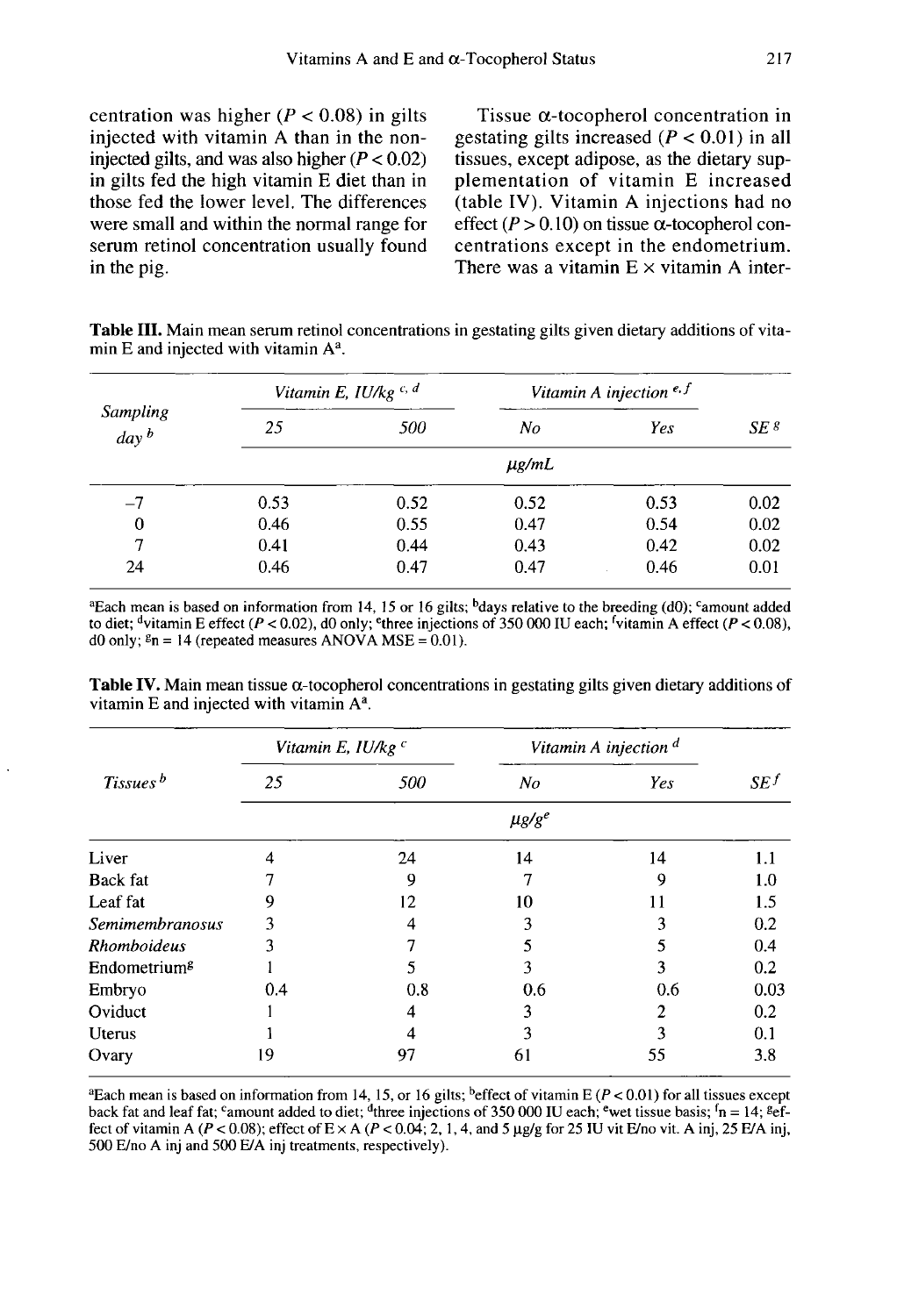action ( $P < 0.04$ ) in the endometrium. Gilts fed the low vitamin E diet and injected with vitamin A had slightly lower  $\alpha$ -tocopherol concentration in their endometrial tissue, whereas gilts fed the highest vitamin E and injected with vitamin A had higher  $\alpha$ -tocopherol concentration than the non-injected gilts (table IV, footnote g). Alpha-tocopherol concentration in the embryos was not influenced  $(P > 0.10)$  by vitamin A injections.

Among the tissues sampled, the highest average concentration of  $\alpha$ -tocopherol due to high vitamin E supplementation was found in the ovary followed by liver, adipose, rhomboideus, endometrium, and three tissues (semimembranosus, oviduct, uterus) with similar concentrations (table IV). Embryonic tissue had the lowest  $\alpha$ -tocopherol concentration (units per wet tissue basis).

Injecting vitamin A had no effect  $(P >$ 0.10) on retinol concentration in the liver. Previous dietary vitamin A treatment resulted in increased  $(P < 0.01)$  liver retinol concentration. There was no evidence, however, of previous and present treatments influencing liver concentration as no interactions were noted  $(P > 0.10)$ . Concentration in the liver averaged  $381 \mu g/g$  (wet tissue basis).The ester form of retinol was not quantified in the liver.

The reproductive data are presented in table V. Evaluation of reproductive perfor mance is preliminary due to the small number of gilts involved. However, even with the small numbers, embryonic survival tended to be improved  $(P = 0.10)$  in gilts injected with vitamin A and fed either the low or high vitamin E diet compared with gilts not given vitamin A injections.

## DISCUSSION

Brief and Chew (1985) reported higher embryonic survival and larger litter size in gilts injected weekly with vitamin A (12 300 IU) and  $\beta$ -carotene (33 mg) than those in gilts fed vitamin A and  $\beta$ -carotene at the same level. These gilts, however, were depleted of vitamin A and  $\beta$ -carotene for 5 weeks before the initiation of the study. Coffey and Britt (1993) observed an average one-half pig

**Table V.** Mean reproduction response criteria of gestating gilts given dietary additions of vitamin E and injected with vitamin  $A^a$ .

| Items                                     | <b>Treatment</b>    |                 |                  |                            |        |
|-------------------------------------------|---------------------|-----------------|------------------|----------------------------|--------|
|                                           | 25 IU vitamin $E^b$ |                 | 500 IU vitamin E |                            | $SE^d$ |
|                                           | $-$ vitamin $A$     | + vitamin $A^c$ | – vitamin A      | $+$ vitamin $\overline{A}$ |        |
| No of CL                                  | 14.2                | 14.0            | 14.8             | 15.9                       | 0.8    |
| No of embryo $e$                          | 11.9                | 12.5            | 12.4             | 15.2                       | 1.1    |
| Embryonic<br>survival <sup>f</sup> $(\%)$ | 81                  | 90              | 84               | 95                         | 5.8    |
| Embryo weight $(g)$                       | 8.5                 | 9.3             | 7.2              | 7.7                        | 1.0    |
| Ovary weight (g)                          | 13                  | 13              | 14               | 15                         | 0.9    |
| Uterus weight (kg)                        | 2.5                 | 2.4             | 2.0              | 2.4                        | 0.2    |

<sup>a</sup> Each mean represents data from seven gilts (eight gilts treatment 2, 25 IU E + A); <sup>b</sup>amount added to diet; <sup>c</sup>three injections of 350 000 IU each;  $\ln \theta = 7$ ; <sup>c</sup>effect of vitamin E (P = 0.14), effect of vitamin A (P = 0.13); <sup>f</sup>effect of vitamin A ( $P = 0.10$ ).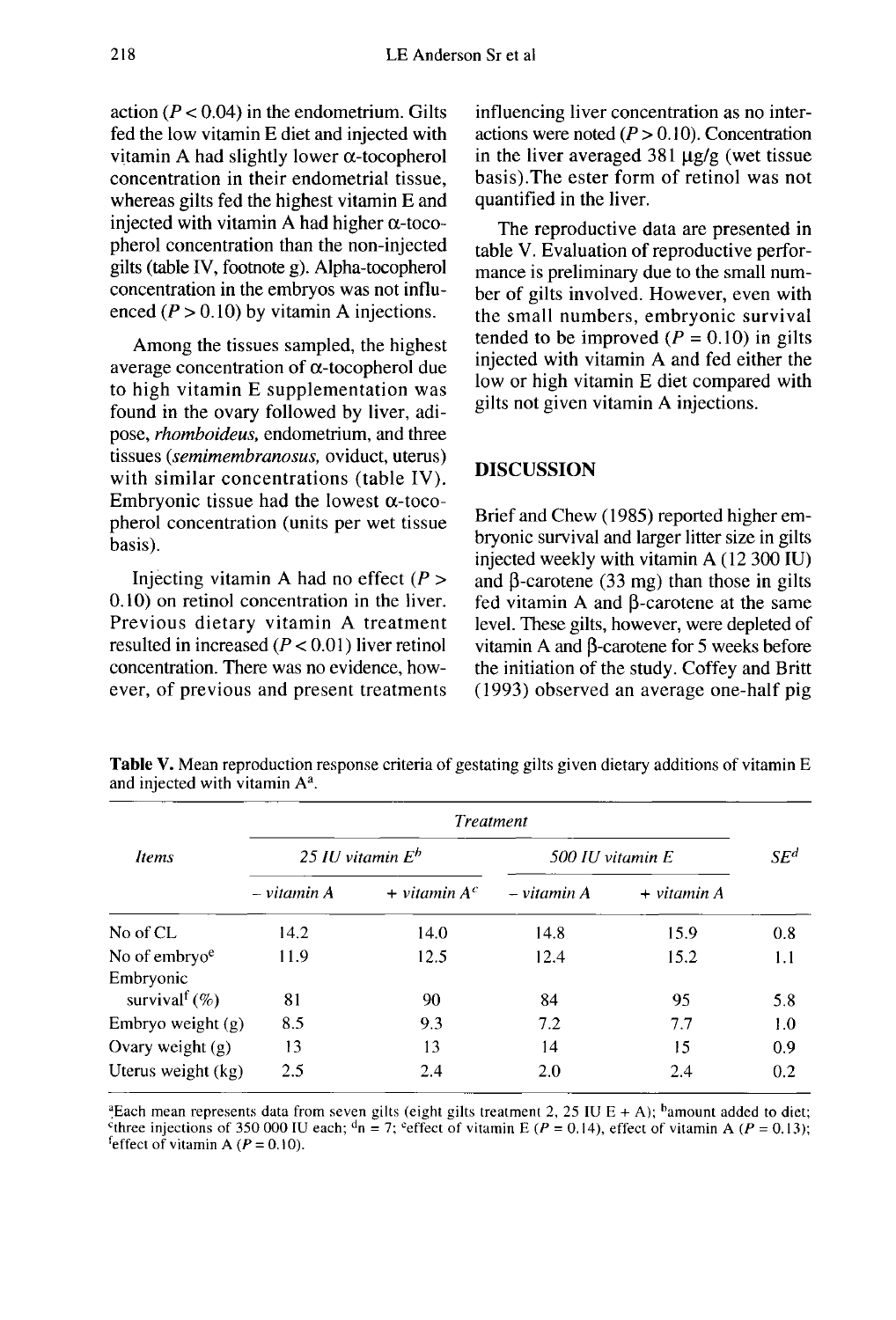increase in the number of pigs born alive in sows given im injections of vitamin A palmitate (50 000 IU) compared with sows given vehicle only (corn oil), on day of weaning, mating, and 7 days after mating. All sows in that study were also supplemented with 11 000 IU of vitamin A acetate per kilogram of diet. Schoenbeck et al (1994), however, noted inconsistent results on injection of vitamin A or  $\beta$ -carotene at weaning on subsequent litter size of sows in a large on-farm trial.

The injected levels for vitamin A utilized in the present study were higher than those utilized in the above previous studies. The injected level was based on previous research and had been found to be a safe upper limit for eliciting a response, but was not toxic to the gilts (Mooney, 1992).The gilts in the present study did not display visual symptoms of vitamin A toxicity. Preliminary results from a large, long term regional study have also noted no evidence of toxicity upon injection of one million IU vitamin A to gilts and sows (unpublished results, S-145 Committee, American Society of Animal Science, Savoy, IL, USA). Levels of added dietary vitamin E used were chosen to reflect NRC (1988) requirements and to give an elevated level (20 to  $25 \times$ requirement).

The increases in serum and tissue  $\alpha$ -tocopherol concentrations noted in our study upon increased dietary vitamin E supplementation are in agreement with previous studies (Jensen et al, 1988; Asghar et al, 1991; Mahan, 1991; Anderson et al, 1995a, b). Average  $\alpha$ -tocopherol concentration increased twofold in the embryos upon high dietary supplementation indicating that  $\alpha$ tocopherol is transferred from the dam to the embryo following high dietary supplementation of the dam.

The lack of increase in serum and liver retinol concentrations in our study after vitamin A injection agrees with Mooney (1992). In contrast, Brief and Chew ( 1985) noted

increased plasma vitamin A concentrations following injections of vitamin A; however, the gilts used in their research were fed vitamin A-deficient diets before the study, and the gilts were also injected with  $\beta$ -carotene. Serum retinol may have been elevated upon injection of vitamin A in our study, but may have been missed since blood samples were not taken until 7 days after injection. In addition, the alcohol form of vitamin A, retinol, was measured in our study, which may also explain the lack of increased serum concentration as well as the lack of an increased liver concentration after injection. Most of the vitamin A in blood, however, is as retinol, whereas most in the liver is in the ester form (Blomhoff et al, 1990). However, we have previously noted a ninefold increase in liver retinol concentration at slaughter as a result of a tenfold increase in dietary level of vitamin A in a study with growing and finishing pigs (Anderson et al, 1995b).

There was no consistent evidence found in this study that injecting vitamin A  $(3 \times 350 000$  IU/injection) interfered with serum or tissue concentrations of  $\alpha$ -tocopherol in gestating gilts fed diets supplemented with 25 or 500 IU of vitamin E. However,  $\alpha$ -tocopherol concentration was increased further in the endometrial tissue when vitamin A was given along with high dietary vitamin E. No evidence was found that injections of vitamin A interfered with the transfer of  $\alpha$ -tocopherol to the developing embryo. In contrast, Weaver et al observed a decrease in plasma tocopherol concentration upon feeding higher levels of vitamin A. The research of Weaver et al (1989), however, was carried out with young, growing pigs and the vitamin A was administered in the feed. Also there was no consistent evidence in our study that dietary vitamin E interfered with serum or liver concentration of retinol.

In conclusion, the vitamin E status of gilts during early gestation was not detrimentally influenced by three 350 000 IU